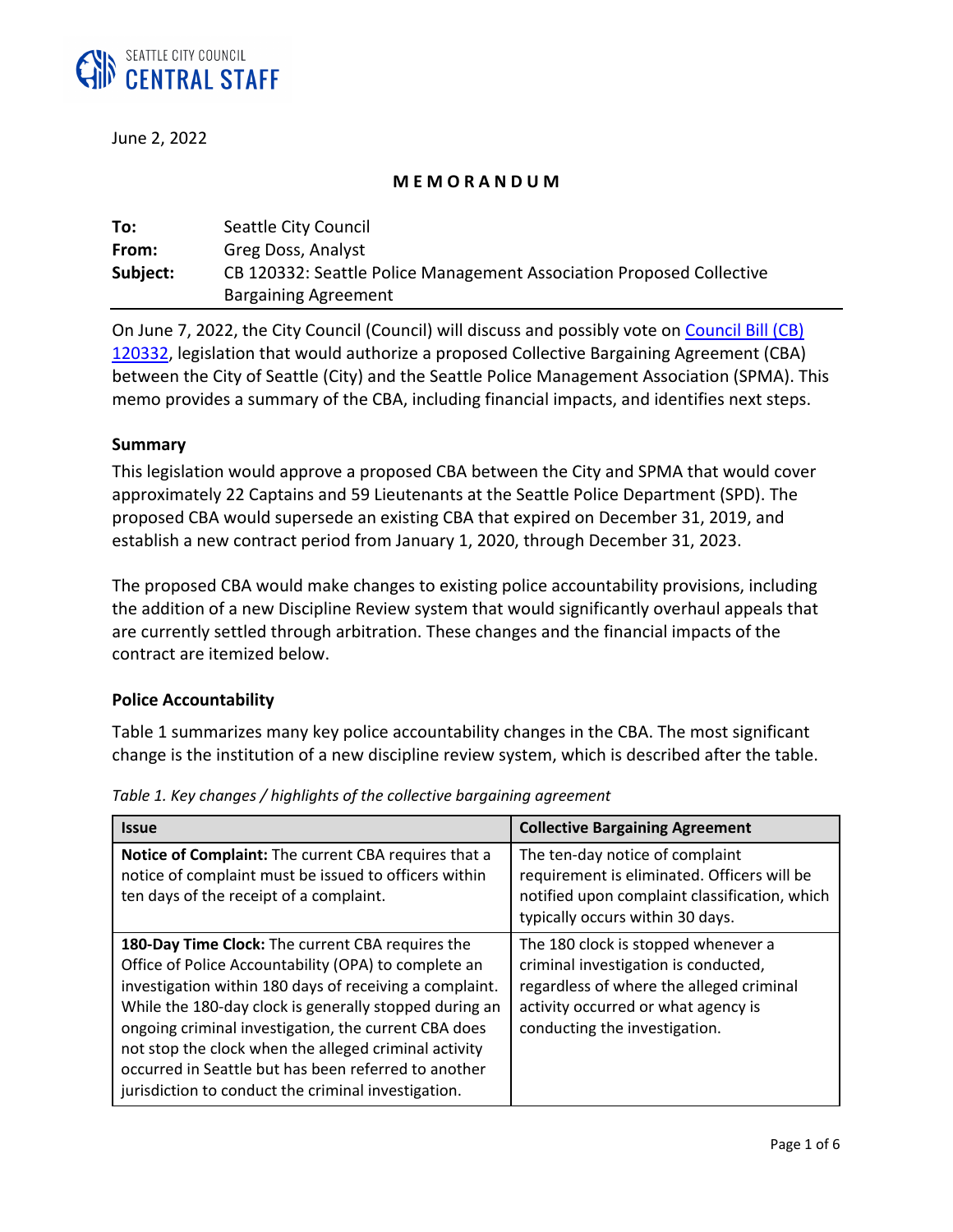| <b>Issue</b>                                                                                                                                                                                                                                                                                                                                                                                                | <b>Collective Bargaining Agreement</b>                                                                                                                                                                                                                                                                                    |  |  |
|-------------------------------------------------------------------------------------------------------------------------------------------------------------------------------------------------------------------------------------------------------------------------------------------------------------------------------------------------------------------------------------------------------------|---------------------------------------------------------------------------------------------------------------------------------------------------------------------------------------------------------------------------------------------------------------------------------------------------------------------------|--|--|
| 180-Day Time Clock: If additional time is needed to<br>complete an investigation, the current CBA requires<br>OPA to request an extension and that SPMA "will<br>grant" the request if it is made within the 180-day<br>period and if "OPA exercised due diligence in<br>conducting the investigation."                                                                                                     | The "due diligence" test is replaced. The<br>burden is now on the union to establish a<br>reason to deny the extension based on<br>"good cause."                                                                                                                                                                          |  |  |
| Criminal Investigations: The current CBA prohibits<br>OPA from coordinating with criminal investigators,<br>regardless of whether a criminal investigation is being<br>conducted by the City or in another jurisdiction.                                                                                                                                                                                    | New CBA language says: "While OPA will not<br>direct the conduct of a criminal<br>investigation, OPA may communicate with<br>the criminal investigators and/or<br>prosecutors about the status and progress<br>of a criminal investigation."                                                                              |  |  |
| Civilian Investigators in OPA: The current CBA limited<br>the ability of the OPA to assign civilian investigators to<br>certain tasks.                                                                                                                                                                                                                                                                      | The new CBA removes these restrictions,<br>allowing the OPA to make assignments<br>based upon the skills and abilities of the<br>investigator rather than whether they are a<br>civilian or a uniformed Sergeant.                                                                                                         |  |  |
| <b>Information Disclosure:</b> While generally disallowing<br>such practices, the current CBA allows under some<br>conditions an employee to raise during an appeal<br>information or witnesses that were known but not<br>disclosed during the OPA investigation.                                                                                                                                          | No longer relevant due to establishment of<br>the Discipline Review system.                                                                                                                                                                                                                                               |  |  |
| Dishonesty: The current CBA defines dishonesty as<br>"intentionally providing false information, which the<br>officer knows to be false, or intentionally providing<br>incomplete responses to specific questions, regarding<br>facts that are material to the allegation." Arguably,<br>this definition could be interpreted to limit dishonesty<br>charges to responses provided during an investigation. | The intent of the definition is made clear by<br>removing "intentionally" and changing<br>"facts that are material to the allegation" to<br>"material facts."                                                                                                                                                             |  |  |
| Mediation and Rapid Adjudication: The current CBA<br>does not allow officers to independently seek<br>mediation when involved in a multi-officer complaint.<br>The current CBA established a Rapid Adjudication (RA)<br>as a pilot program.                                                                                                                                                                 | Changes allow more flexibility for officers to<br>seek mediation regardless of whether they<br>are involved in a multi-officer complaint.<br>Changes establish circumstances under<br>which RA may be initiated by OPA or officers<br>at any time during an investigation, not just<br>at the commencement of the matter. |  |  |
| Retention of OPA Files: For sustained complaints, the<br>current CBA provides for retention for six years after<br>employment. For unsustained complaints, the current<br>CBA requires retention for six years plus the<br>remainder of the current year.                                                                                                                                                   | Files are retained for six years after<br>employment regardless of whether the<br>complaint was sustained.                                                                                                                                                                                                                |  |  |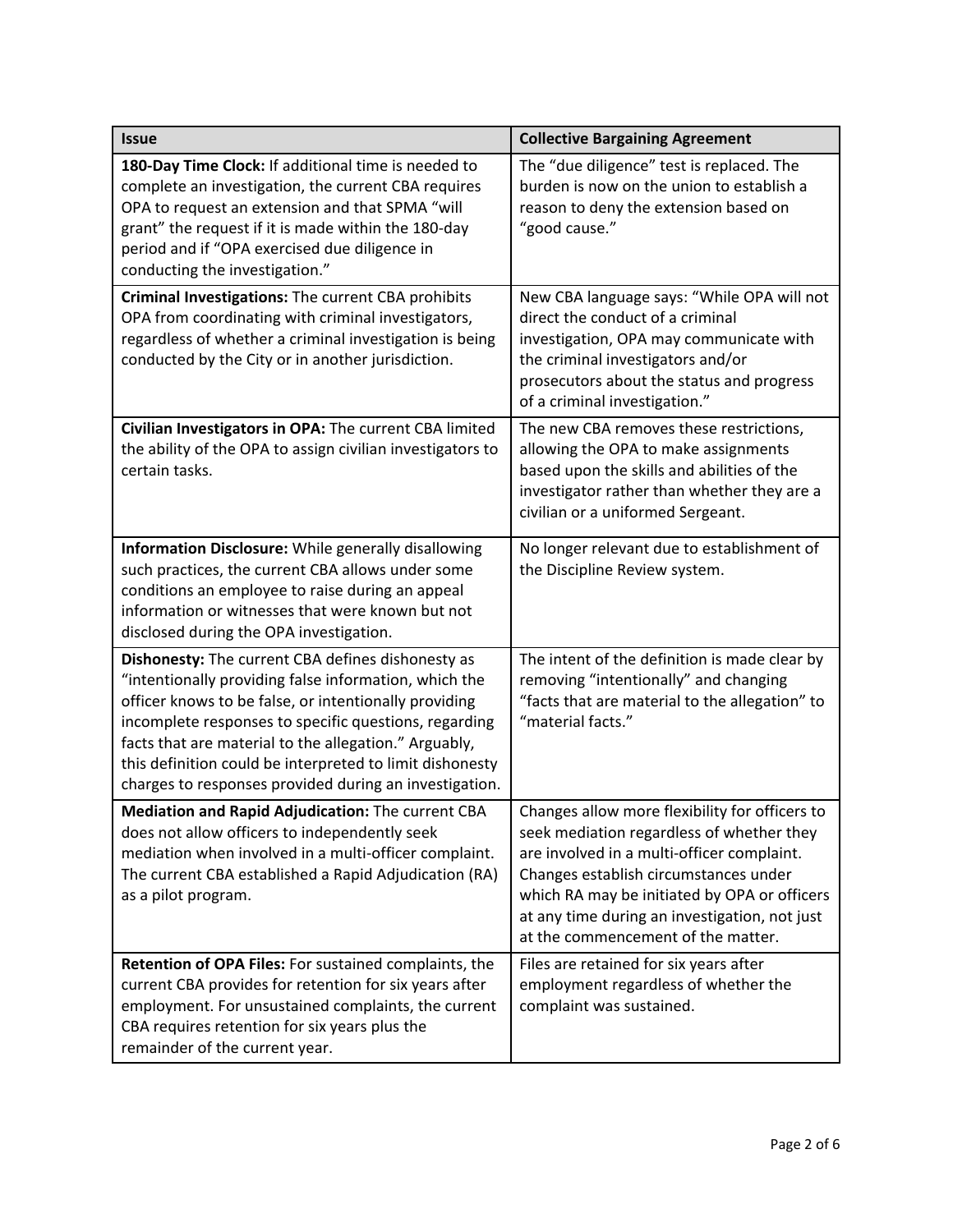| <b>Issue</b>                                                                                         | <b>Collective Bargaining Agreement</b>                                                                                                                                                                                                                                                       |  |  |
|------------------------------------------------------------------------------------------------------|----------------------------------------------------------------------------------------------------------------------------------------------------------------------------------------------------------------------------------------------------------------------------------------------|--|--|
| Layoffs: The current CBA does not expressly recognize<br>the right of the City to lay off employees. | Lay off language is added to the<br>Management Rights section of the CBA,<br>allowing the City to decide on the necessity<br>for a layoff without having to bargain. The<br>determination of who gets laid off is<br>governed by the rules of the Public Safety<br>Civil Service Commission. |  |  |

## **Discipline Review:**

Background - The current CBA allows officers to appeal discipline through a grievance that is adjudicated at the Public Safety Civil Service Commission (PSCSC) or through binding Arbitration. In either case, the processes are "de novo" (new again) because SPMA can call witnesses and introduce evidence to reach a better outcome. Unless otherwise specified in the contract, the evidentiary standard is set by the reviewing body. National research shows that it is common for arbitrators to use a higher standard of "Clear and Convincing" for many cases that involve termination and suspension. Arbitrators generally use a more moderate standard of "Preponderance of the Evidence" (more likely than not) for less serious discipline appeals.

Discipline Review – The proposed CBA would institute a Discipline Review that is limited to the determination of (1) whether the evidentiary standard was met by the City; and (2) whether the discipline is "Arbitrary or Capricious."

The proposed CBA sets the evidentiary standard at "Preponderance of the Evidence," regardless of whether the discipline is appealed to the (PSCSC) or through arbitration. Under the proposed Discipline Review process, an arbitrator (Neutral Examiner) that found discipline to be arbitrary or capricious would have the option to modify the discipline, although only to the minimum extent necessary to no longer be arbitrary or capricious. The same would be true of Commissioners if the appeal is made to the PSCSC.

Elimination of de novo Review – The proposed CBA would institute a Discipline Review that does not allow a new hearing of the facts and circumstances related to the Office of Police Accountability (OPA) investigation, including testimony from witnesses that would be called by either the City or SPMA. Rather, the Neutral Examiner's review is limited to presentations that are restricted to the Investigatory Record and: (1) any new information that was not discoverable at the time of the Chief's decision that could reasonably be expected to change the Chief's decision; and/ or (2) new information arises regarding the reliability of existing witness testimony.

Creating the OPA Investigatory Record – Because the Discipline Review is limited to an examination of the Investigatory Record, the proposed CBA allows SPMA to review and supplement the OPA Investigatory file with new or missing information before it is transmitted to the Chief for the Loudermill Hearing with the officer.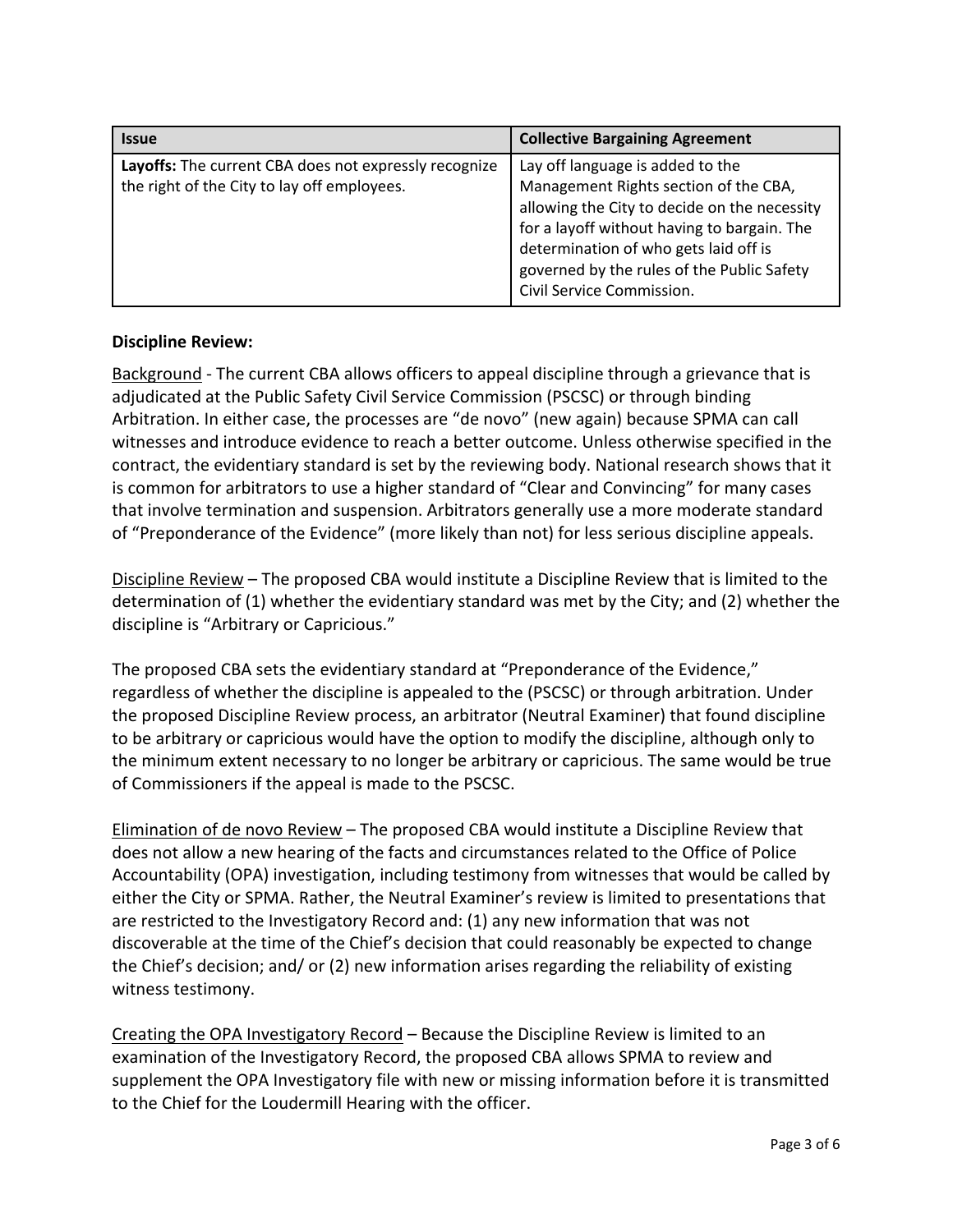Selection of the Neutral Examiner - The Neutral Examiner shall be appointed using the Law Enforcement Disciplinary Grievance Roster established by the State Legislature in [RCW](http://app.leg.wa.gov/RCW/default.aspx?cite=41.58.070)  [41.58.070,](http://app.leg.wa.gov/RCW/default.aspx?cite=41.58.070) thus ensuring the Neutral Examiner will have the expertise and neutrality necessary to provide the parties and the public with a thorough and transparent process.

### **Financial Impacts**

The Executive estimates that the aggregate wage costs to implement this CBA would be about \$6.1 above the baseline contract over the four year period of the contract. Specific costs for the contract are highlighted below.

| Item                                             | $2020 + 2021$ | 2022        | 2023                                      | <b>Total</b> |
|--------------------------------------------------|---------------|-------------|-------------------------------------------|--------------|
| Wages:                                           | \$37,068,611  |             | \$19,457,073 \$20,235,356 \$76,761,040    |              |
| 2020 - CPI Annual Averaging Formula (2.7%)       |               |             |                                           |              |
| 2021 - CPI (1.9%)                                |               |             |                                           |              |
| 2022 - CPI +1% (4.0%)                            |               |             |                                           |              |
| 2023 - CPI +1% (4.0%)                            |               |             |                                           |              |
| <b>Precinct Commander Premium:</b>               | \$105,683     | \$66,567    | \$69,229                                  | \$241,479    |
| Current at 5%. Increase to 6% in 2022            |               |             |                                           |              |
| <b>Deferred Comp Match:</b>                      | \$524,631     | \$413,064   | \$429,583                                 | \$1,367,277  |
| Current at 2%. Increase to 3% in 2022.           |               |             |                                           |              |
| <b>Watch Commanders Premium:</b>                 |               | \$80,455    | \$83,673                                  | \$164,128    |
| New 3% premium added in 2022                     |               |             |                                           |              |
| <b>Captains Flex Time Buyout:</b>                |               | \$132,287   | \$98,265                                  | \$230,552    |
| (See details below)                              |               |             |                                           |              |
| <b>Sick Leave:</b>                               | \$471,234     | \$215,165   | \$223,762                                 | \$910,161    |
| Current cash-out at 25%. Option to roll into new |               |             |                                           |              |
| tiered VEBA system in 2022. (See details below)  |               |             |                                           |              |
| <b>Body Worn Video Premium:</b>                  |               | \$77,841    |                                           | \$77,841     |
| New 2% premium. (See details below)              |               |             |                                           |              |
| <b>Total</b>                                     | \$38,170,159  |             | $$20,442,451$ $$21,139,869$ $$79,752,478$ |              |
| <b>Cost Over Existing SPD Appropriations</b>     |               | \$3,386,924 | \$2,731,307                               | \$6,118,231  |

*Table 2. Key changes/ highlights of the collective bargaining agreement*

Captain's Flex Time Buyout – A 2007 Memorandum of Understanding (MOU) between the City and SPOG allows SPD Captains to earn up to 384 hours of Flextime in lieu of overtime, which is a paid leave that cannot be cashed out upon separation. The proposed CBA would cap Flextime accrual at 200 hours and give each Captain the opportunity to cash-out at 35 percent their earned Flextime hours for those hours over 200 and up to 384 hours<sup>[1](#page-3-0)</sup>. This change would effectively eliminate a Captain's ability to use more than 200 hours of Flextime in a consecutive period, such as prior to a retirement.

<span id="page-3-0"></span><sup>11)</sup>At end of transition period, time is cashed out at 25% to the 200 hour cap, 2) TA establishes a method to determine approval for excess of 384 hours, which are currently held by some SPMA members.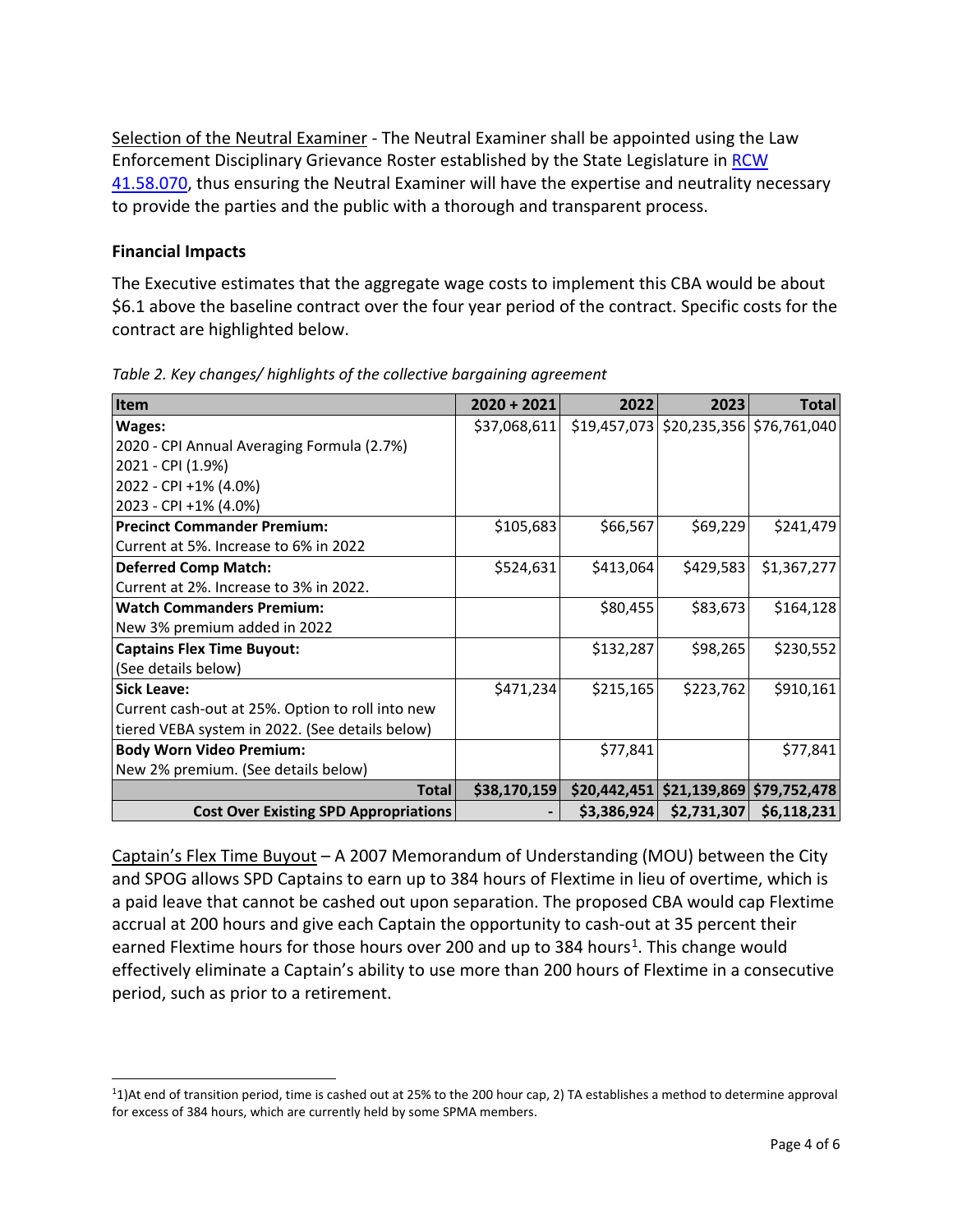VEBA Benefit/ Sick Leave Cash Out – The current CBA allows SPMA members to cash out 25 percent of unused sick leave upon retirement or death. The proposed CBA would allow SPMA members put into a VEBA trust fund accumulated sick leave at the following rates:

- between 0 and 400 at 25 percent;
- between 401 and 800 at 50 percent;
- above 800 at 75 percent.

Body Worn Video – The proposed CBA would provide to any Watch Commander that regularly wore Body Worn Video (BWV) while on duty a two percent premium for each pay period during which they were wearing the BWV, retroactive to 2019. Effective the first pay period after ratification of the proposed CBA, and continuing through the remainder of 2022, an additional two percent would be paid to each employee required to wear BWV while on duty for the City. The two percent premium for wearing BWV would terminate on January 3, 2023.

# **Impacts to the SPD Budget and Current Council Legislation**

The City is currently holding funds in the General Fund's planning reserves to cover the costs of implementing the SPMA contract. However, the Executive has indicated that it intends to instead use sworn salary savings in SPD's Adopted Budget to fund the \$3.39 million that is required to pay SPMA members for retroactive and current wage adjustments through the end of 2022. Therefore: (1) it becomes unnecessary for the Executive to request in separate legislation or a supplemental budget additional appropriation authority for SPD to cover the cost of the SPMA contract; and (2) the funds held in planning reserves could be appropriated for other purposes or used to mitigate the impacts of the anticipated gap in GF revenues and expenditures in 2023 and 2024. Future (2023) contract costs will be appropriated through the 2023 budget process.

As noted in Central Staff's SPD 2022 Q1 Sworn Staffing Report posted to the April 26 Public Safety and Human Services (PSHS) Committee agenda, staff estimates that, based on hiring to date, \$4.5 million in SPD salary savings is currently available. If these one-time funds are used to cover the 2020-2022 costs of implementing the SPMA contract, the estimated salary savings in SPD's 2022 budget would decrease from an estimated \$4.5 million to \$1.11 million.

The 2022 Adopted Budget includes a proviso (SPD-003-B-001) that restricts SPD's ability to expend its sworn salary savings without future appropriation from the Council. On May 10, 2022, the PSHS Committee recommended approval of Resolution 32050 and Council Bill 120320. Resolution 32050 states the Council's intent to modify the proviso to authorize using these funds for staffing incentives and a recruitment support program in SPD. Council Bill 120320 provides authorization to use up to \$1,150,000 of the funds for:

- 1) An additional recruiter position in SPD;
- 2) A national ad campaign to market police officer positions to potential candidates;
- 3) A national search to hire a permanent Chief of Police; and
- 4) Moving expenses for new police officer hires in 2022;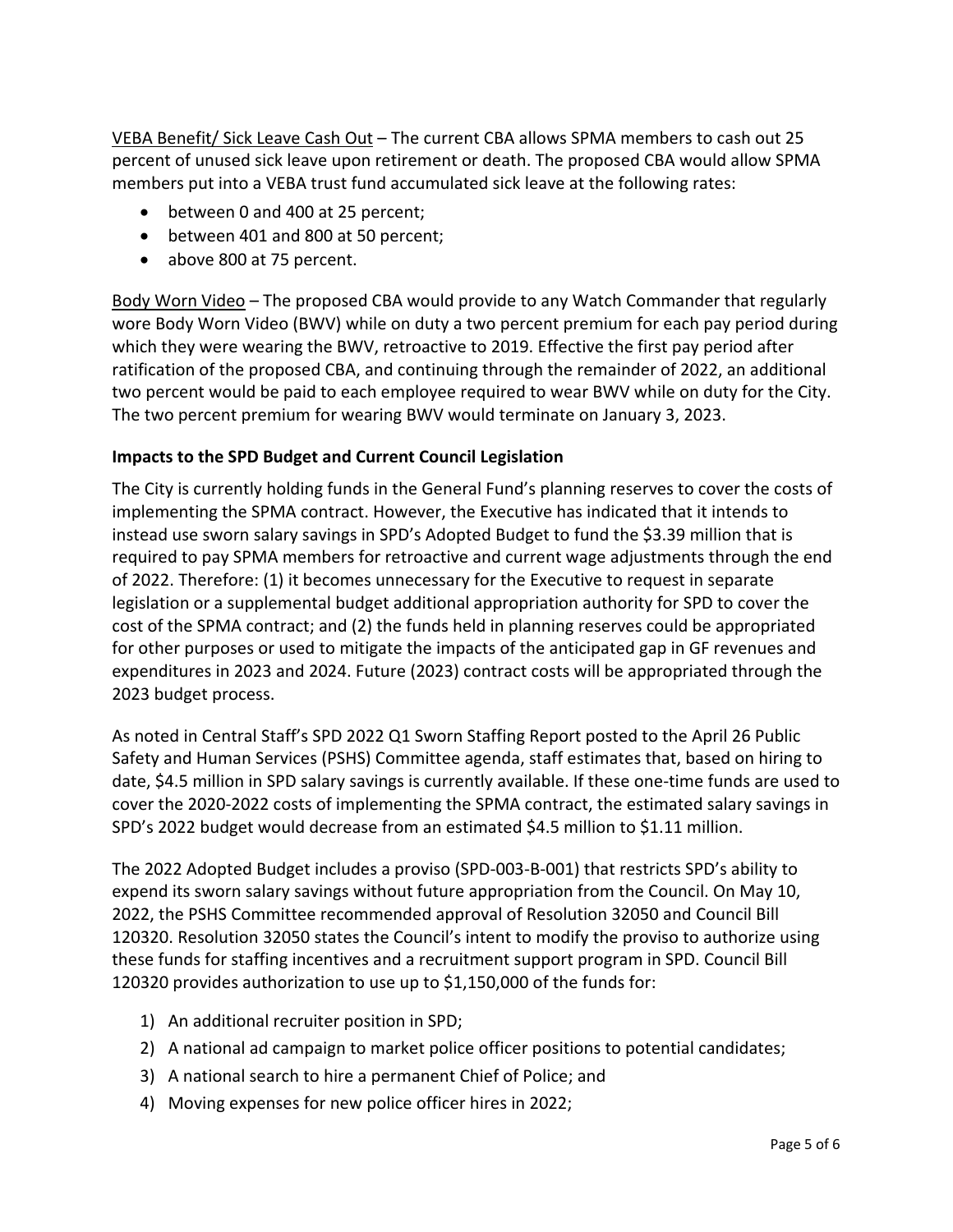As noted above, SPD will have \$1.1 million remaining in salary savings to fund items that are specified in Resolution 32050 and/or CB 120320. The Executive's use of salary savings on items 2-4 above will affect its ability to use remaining salary savings for staffing incentive programs. Additional spending on staffing incentives would require additional savings in SPD (sworn salary savings or other savings) or additional appropriations provided in a supplemental budget.

## **Next Steps**

If the Council votes to approve CB 120332, the Executive would have authority to execute the CBA with SPMA. Per the information provided in the Fiscal Note, it is unlikely that the Executive would transmit separate budget legislation to appropriate the funding needed to cover the costs of implementing this legislation. Rather, the department would use \$3.4 million of its sworn salary savings to fund the backpay and wage adjustments required in the CBA.

Please contact me if you have questions about this proposed legislation.

## **Attachments:**

- 1. Summary of New Discipline Review Process in the SMPA TA
- cc: Aly Pennucci, Deputy Director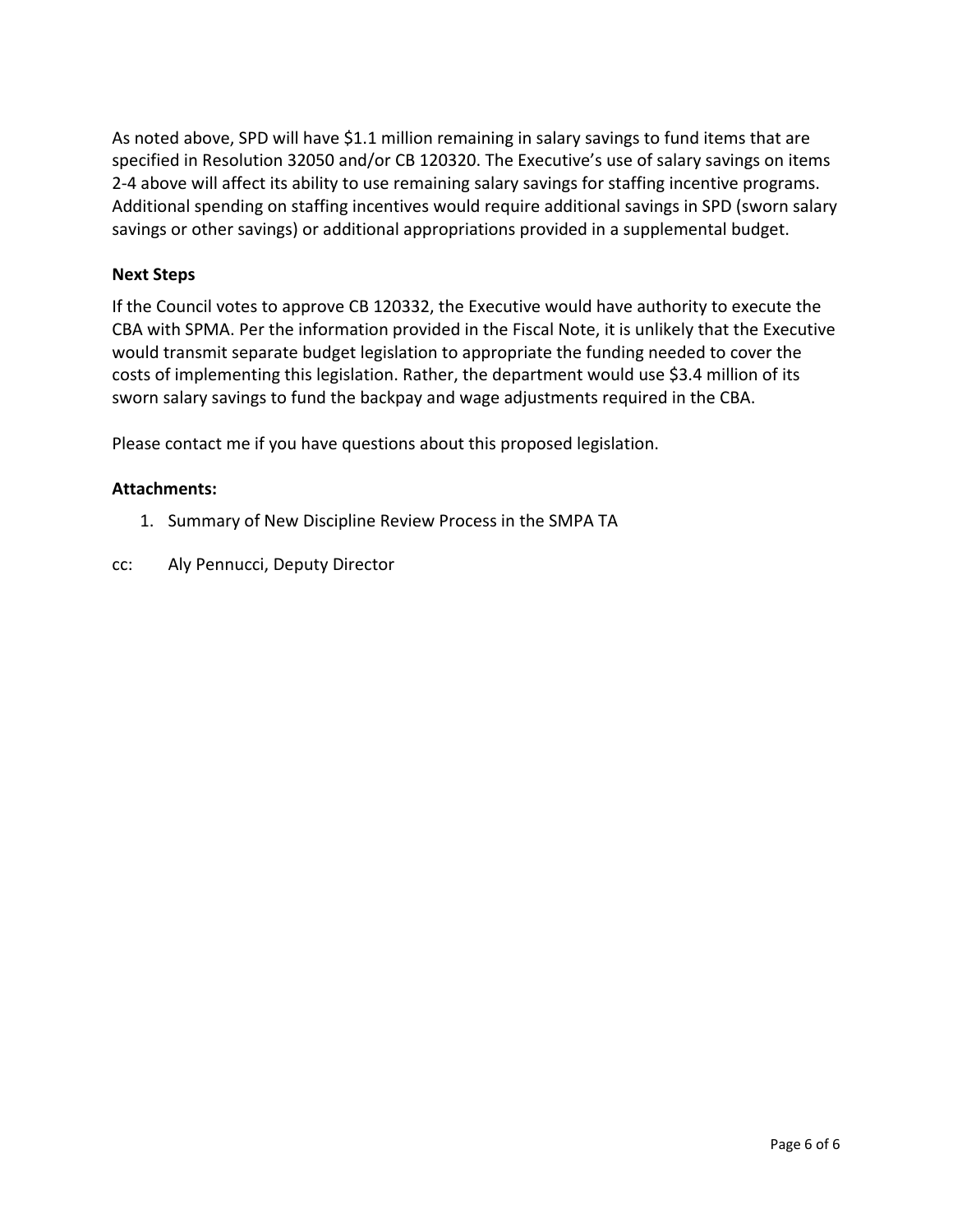# **Attachment 1. Summary of new Discipline Review Process in the SPMA TA (January 24, 2022)**

### Overall Goals for Discipline Review (below is from the TA)

"The parties agree that there are legitimate and significant areas of concern that must be balanced during the disciplinary review process. The Association requires a disciplinary process that is reliable, fair, and consistently applied; the City requires a transparent process that aligns with public policy and does not undermine the Department; the community expects a transparent process that results in discipline when warranted. These concerns must be carefully weighed to create a disciplinary review process in which the Association, the City and the community all have confidence.

The arbitration model previously utilized created a grievance resolution mechanism that was outside of the established accountability process in that it took a "new look" at the circumstances of a disciplinary investigation.

This Discipline Review model addresses these issues and establishes a sustainable grievance resolution model for the resolution of discipline appeals involving a suspension, termination, demotion, or disciplinary transfer."

### Investigatory Record

- Upon completion of the OPA investigation, the Association is provided a copy of the investigatory record (IR) and the 180-day clock is tolled.
- The Association has thirty (30) days to review the IR and determine whether it wants to submit additional information ("Supplemental Submission") as part of the material to be forwarded to the Chief.
- Prior to forwarding the Supplemental Submission to the Chief, OPA will have an opportunity to decide whether to forward the IR and Supplemental Submission to the Chief, or re-open the investigation.

### Loudermill / Due Process Hearing

- After reviewing the IR and Supplemental Submission the Chief will schedule the Loudermill/Due Process Hearing.
- After reviewing all of the information and considering the statement of the employee at the hearing, the Chief will issue a written decision (the "Decision").

### Initiation of Appeal

The Association may then initiate the Disciplinary Review process described below by filing a Notice of Appeal within ten days of receipt of the Decision.